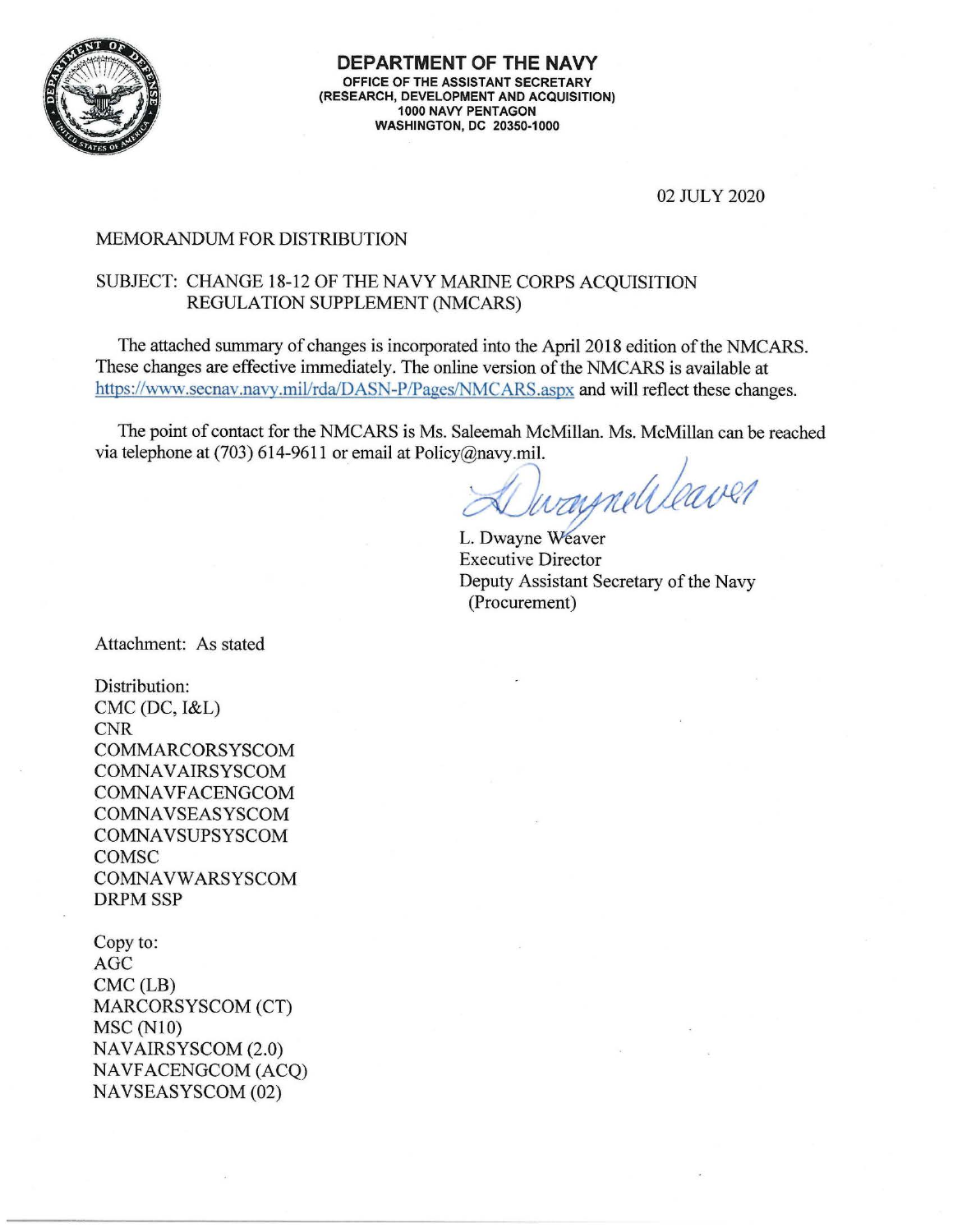## NAVSUPSYSCOM (N7)

## SUBJECT: CHANGE 18-12 OF THE NAVY MARINE CORPS ACQUISITION REGULATION SUPPLEMENT (NMCARS)

 $\ddot{\phantom{a}}$ 

 $\mathbb{C}$ 

Copy to (continued): NAVW ARSYSCOM (2.0) ONR (02) SSP (SPN)

 $\mathcal{L}$ 

 $\sim$ 

 $\bar{\gamma}$